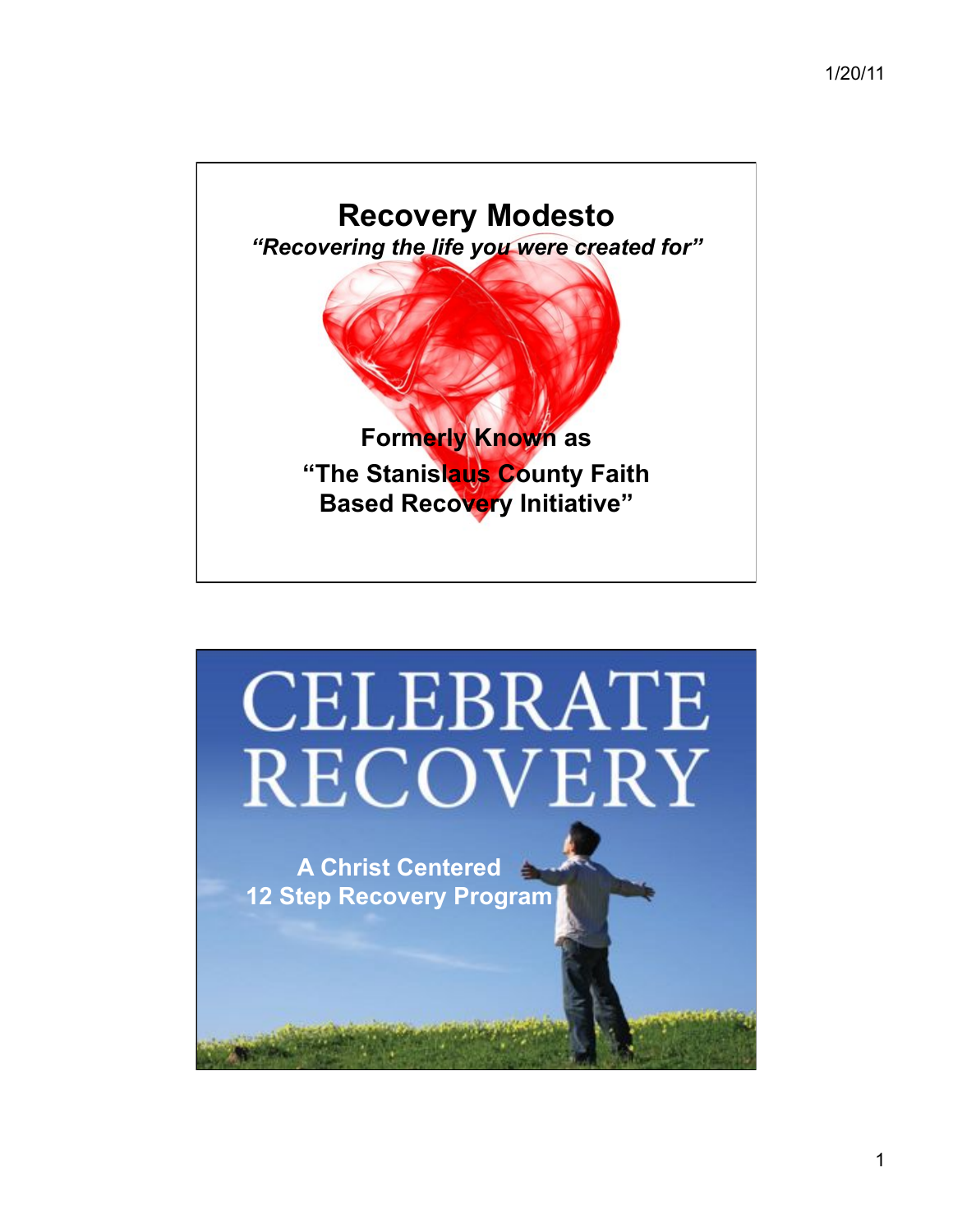

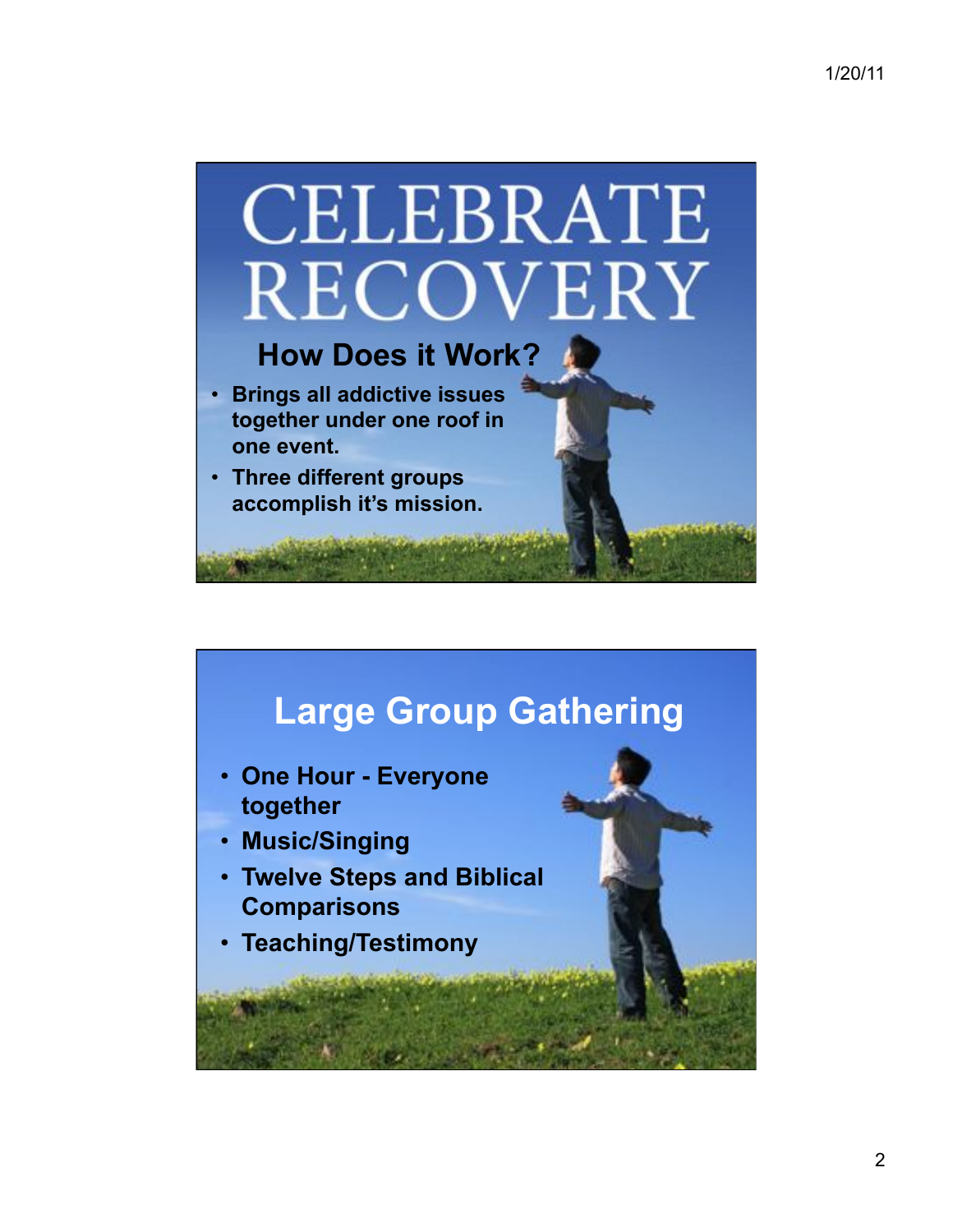

## **Written Step Studies**

- **1 ! 2 hour small group meetings**
- **Written Bible Based 12 Step curriculum**
- **Gender Specific/Not Issue Specific**
- **52 weeks working to develop Spiritual Disciplines of 12 steps.**

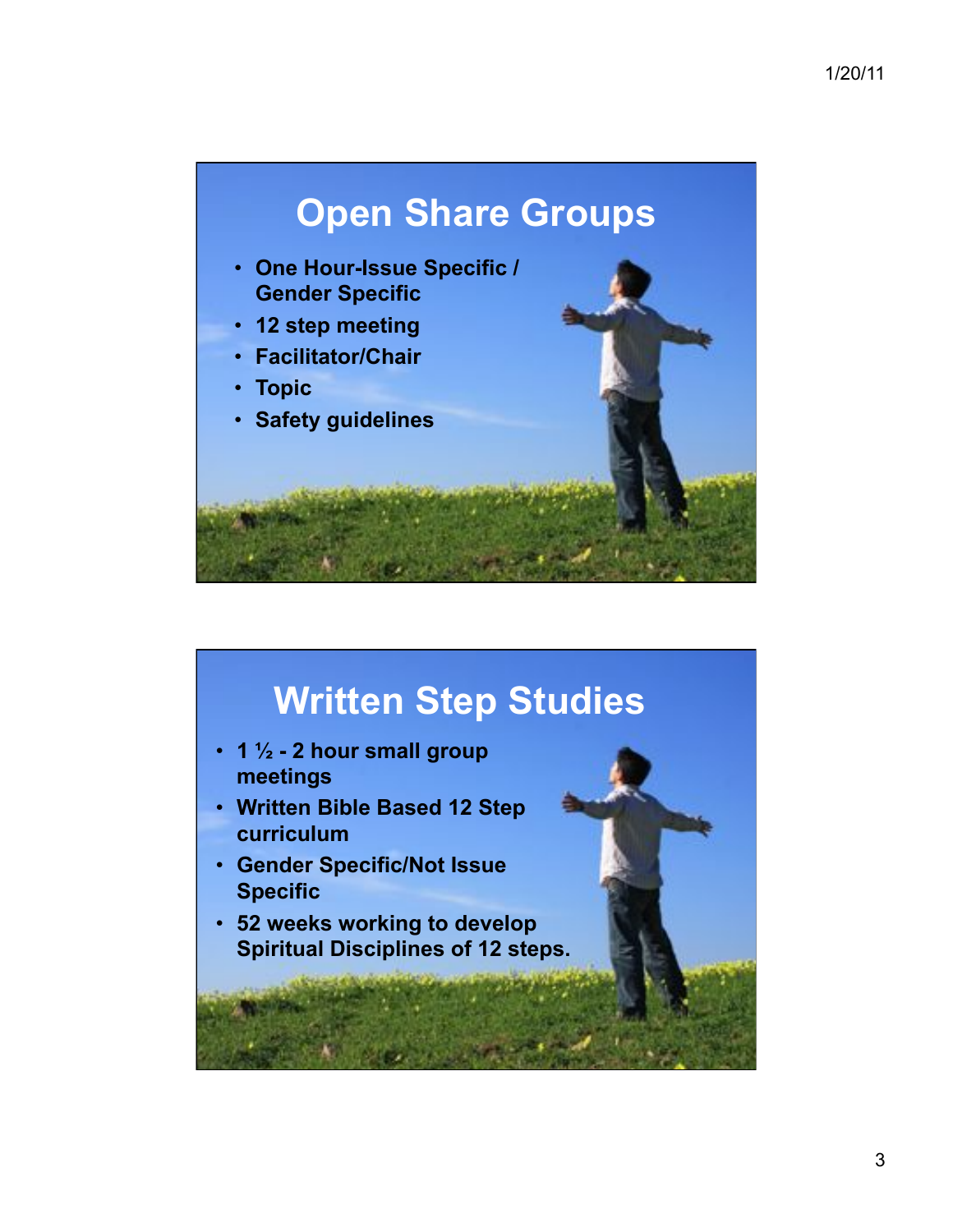## **How do you find it?**

## **13,000 churches in 47 countries**

- **CelebrateRecovery.com link to "Find a Group"**
- **Friendsaregoodmedicine.com**
- **Coming soon RecoveryModesto.com**
- **Call Scott@571-4349**

## **CELEBRATE** RECOVERY

In Stanislaus County

- **12 Churches**
- **6 nights per week**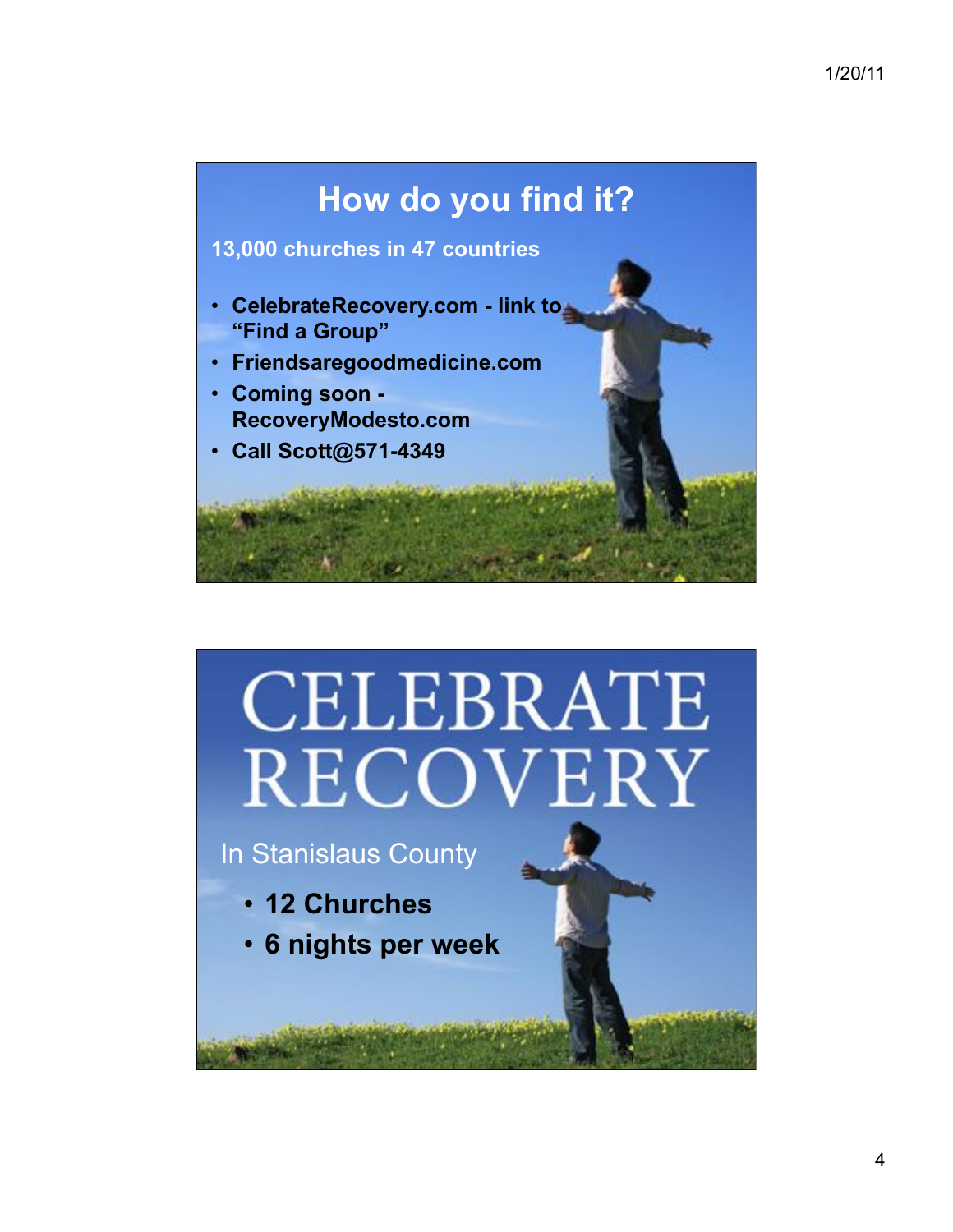